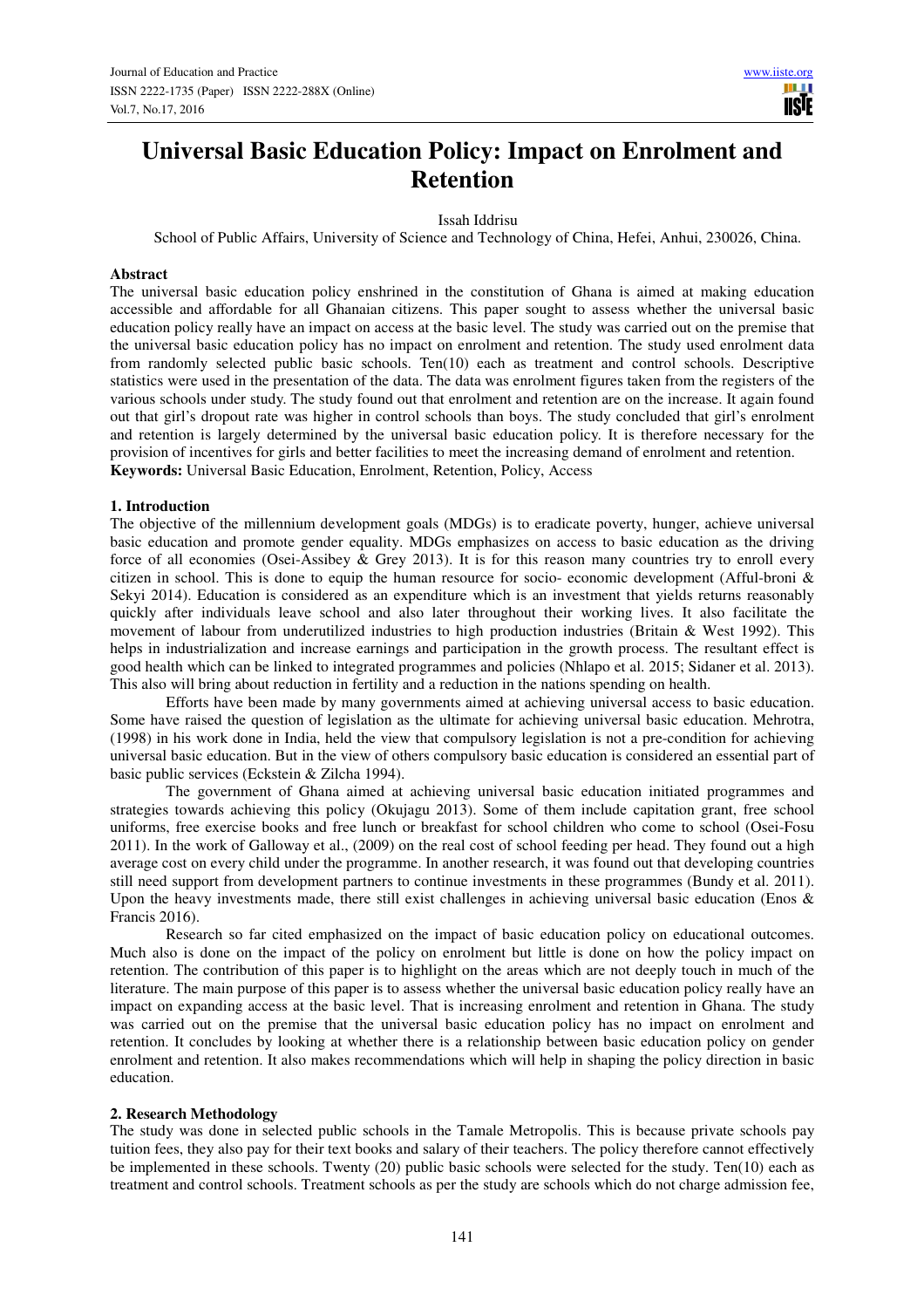examination fees and also do not conduct entrance exams. Control schools under the study are schools which charge admission fees, examination fees and also conduct entrance examination.

The study considered the following variables as the main hindrance to access basic education by many children from poor families. Examination fees are monies charge by some schools at the end of every term to conduct examination. Children who are unable to pay are not allowed to write the examination denying them access to basic education. Entrance examination is a kind of text conducted before children are given admission to school. Many schools deny children admission because children are unable to pass this examination. These schools were selected randomly without consideration to their location within the Tamale Metropolis. The study was based on the assumption that universal basic education policy does not have any impact on school enrolment and retention.

The study covered the period between 2008/2009 to 2015/2016 academic year. This period was chosen because 2015 was set as the year estimated to achieve the objective of the policy of universal basic education. The study used descriptive statistics in the presentation of its results. The data for this study was enrolment figures taken from the registers of various schools under study. These included gross enrolment and retention figures. Gross enrolment from the register is the total number of children registered at the beginning of the term. Retention on the other hand is the number of children available at the end of the term.

## **3. Relevant Literature**

Universal basic education or universal primary education is part of the millennium development goals (MDGs). It aims to achieve universal basic education by 2015. These goals emanate from the millennium declaration signed in September, 2000. It was aimed at creating an environment conducive for development and the eradication of poverty. The signing of this declaration set the tone for governments to put in place legislations to achieve the aims and objectives or targets set in the declaration. In sub-Saharan Africa, children out of school is about 30 million between 2007 and 2012 (UNESCO 2014). This leaves sub-Saharan Africa with more than half of the global total children out of school. Whether universal basic education policy formulation is the solution to reducing the high number of out of school children still remains a challenge. Using Brazil as an example Sawyer & Joyce, (1993) found out how successful the policy has been in getting children to school. The policy in effect dramatically increases enrolment (Deininger 2003). The policy also helps in decreasing delayed enrolment and also imparted positively on girls in poor households (Nishimura et al. 2008). The question of quality still remains a challenge in the desire to increasing enrolment. Achieving universal basic education also depends on availability of basic infrastructure (Ikoya & Onoyase 2008). This is due to the increasing high numbers and the demand for increasing basic infrastructure.

In Ghana, the universal basic education policy was launched in September 1995. This was to satisfy the constitutional provision of chapter 6, section 38 and sub-section 2:

*"The government shall within two years after parliament first meet after the coming into force of this*

*constitution draw up the programme for implementation within the following ten years for the provision of free compulsory universal basic education".* (Constitution 1992)

This was designed to improve upon the inefficiencies of the educational reforms. The objectives of the policy are:

- to expand access to good quality basic education
- promote efficient teaching and learning
- to improve teacher community relations

The goal of the policy aimed at not only increasing enrolment (access) but taking away fees at the basic level in order to make it free. In Ghana, the capitation grant was introduced to take away the basic fees. In the work of Akyeampong, (2009) indicated that the policy did not take away the cost burden of schooling for the poorest households. This is because other fees still exist. There is also irregular release of the capitation grants which makes it difficult for the running of these schools (Sulemana et al. 2013). Achieving the objective of the policy is a political problem reflecting inequalities of power. The policy therefore is achievable only if politics is done away with (Rosser & Joshi 2013).

Ghana over the years has done so much in achieving universal basic education. The government committed itself by the formulation of the Universal basic education policy in 1995. It also set 2015 as the timeline for the achievement of the policy. In order to achieve this policy, the government introduced the capitation grant programme and the school feeding programme. The capitation grant which is the abolishment of fees at the basic level and the school feeding is the provision of free lunch to school children. This paper concentrates on the policy issue of free access to basic education in Ghana. The question which still unanswered is, are children really been enrolled and retained?

#### **3.1. Theoretical Framework**

The study was based on the incremental model of policy formulation. The model's emphasis is on continuation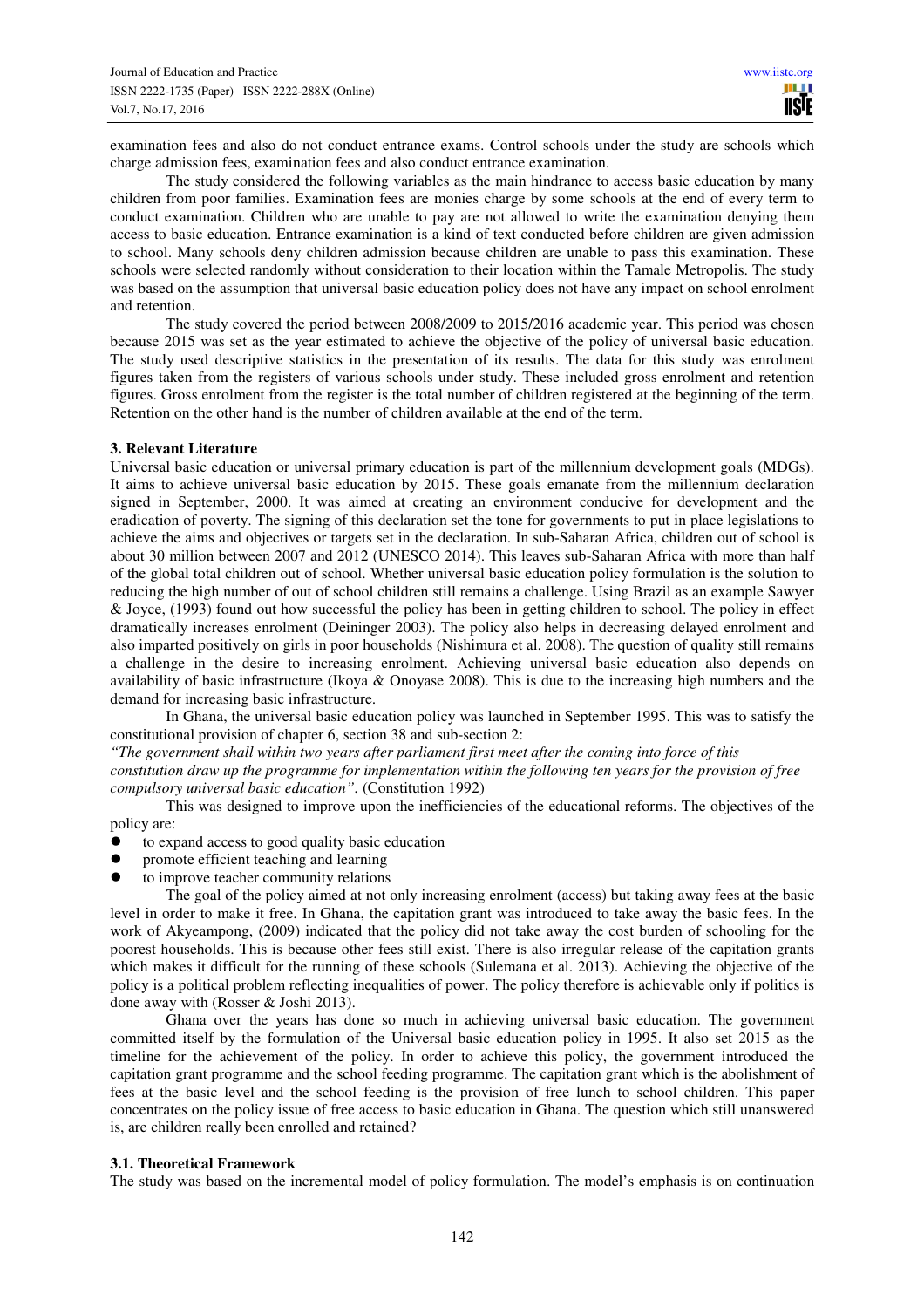of government policies and programmes with an improvement of previous policies and programmes. Incrementalists believe that for complex problem solving it usually means practicing incrementalism more skillfully (Lindblom 1979). Incrementalism is conservative in that existing policies and programmes are considered as a base, where as attention is on new policies or programmes or modifications of existing policies or programmes (Lindblom 1959).

The universal basic education policy happened to be a policy emanating from previous policies in the educational sector which also sort to address the issue of accessibility and participation especially through schemes that encouraged girls' participation at basic level. From 1951 before Ghana gained independence, there was the accelerated development plan which increased enrolment at the basic level and the Education Act of 1961. This Act made primary and middle schools free and compulsory for all children. In 1966, cost sharing in the use of text books and stationary was introduced. When the 1992 constitution came in to being, it introduced free and compulsory basic education again as a constitutional requirement. This was done due to the demand of the time.

Many have criticized the model on the bases that it does not explain dramatic policy change. But incremental decision making is remedial and geared towards the amelioration of present social imperfections than to the promotions of future social goals. Also decision makers accept the legitimacy of previous policies and programmes.

# **4. Results and Findings**

#### **4.1. Findings on Enrolment:**

The data collected from the treatment and control schools are presented bellow based on the enrolment figures.



From figure 1, enrolment for 2008/2009 and 2009/2010 academic year saw control schools with a 7.7% and 1.6% higher in enrolment than treatment schools respectively. That changed from 2010/2011 academic year with treatment schools of 5.3% higher in enrolment than control schools. The increase in enrolment of treatment schools over control schools continued till 2013/2014 when it recorded the highest increase of 16.2%. The enrolment of the control schools had a negative increase of -0.7% from 2011/2012 to 2012/2013 and -0.3% from 2012/2013 to 2013/2014 academic years. It rather increased by 8.4% from 2013/2014 to 2014/2015 academic year. The changed in enrolment trend brought pressure on the school infrastructure.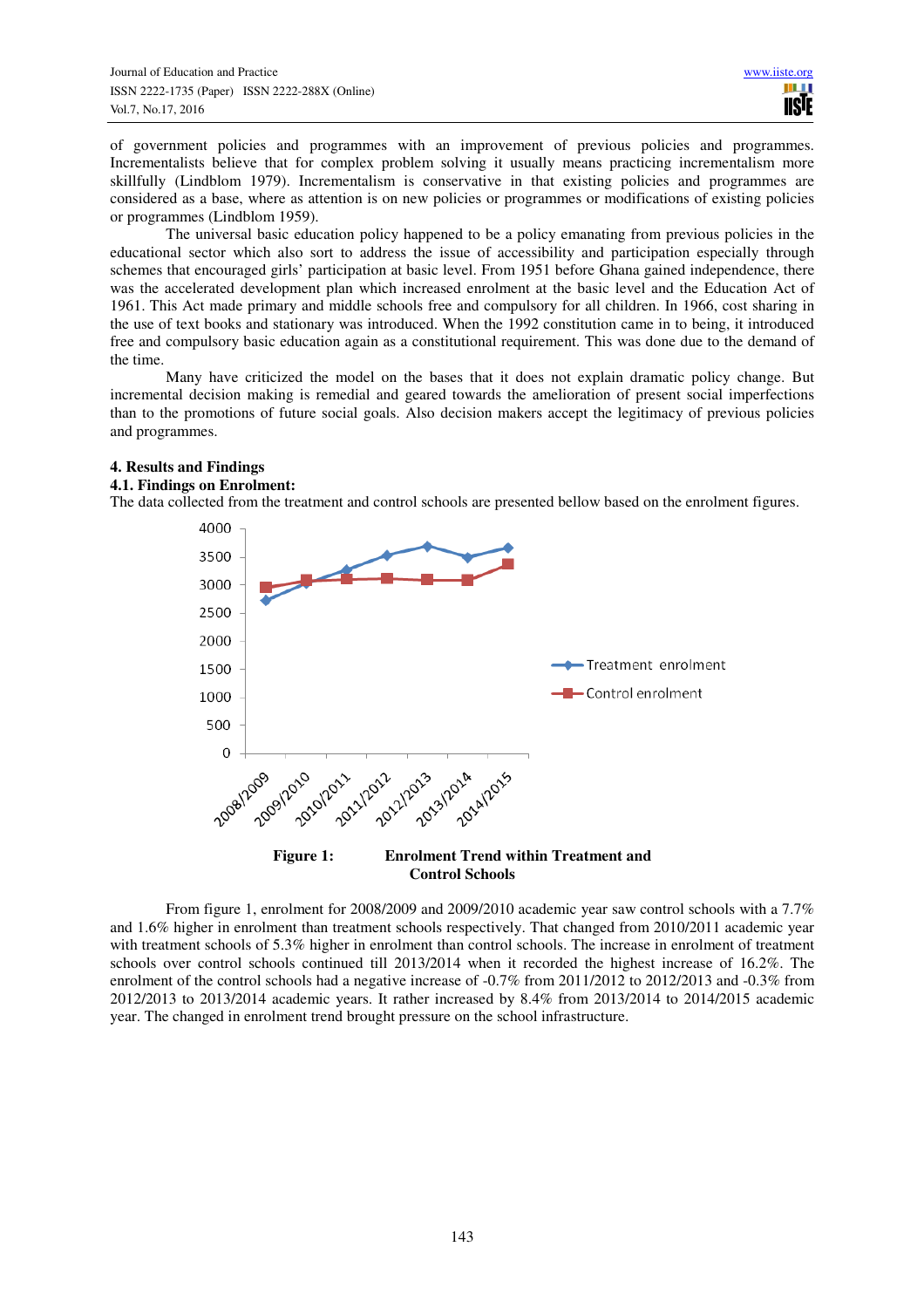

# **Figure 2: Boys and Girls Enrolment Trend under Treatment Group**

Figure 2, represent the enrolment of boys and girls for treatment schools. The figure clearly indicates a high enrolment for boys than girls. The highest enrolment recorded for boys in the academic year 2012/2013 with an increase of 7.2%. The lowest recorded in 2008/2009 academic year. This group consist of schools which have an effective implementation of no admission fees, no examination fees and no entrance examination.



**Figure3: Boys and Girls Enrolment Trend under Control Group** 

Enrolment of boys and girls under control schools displayed in figure three(3). In this category there is a higher difference between enrolment of boys and girls. There exists a much lower enrolment rate for girls as compared to their boys' counterpart. Girl's enrolment for the academic year 2008/2009 and 2012/2013 recorded the same figures of 1433 of 0% increase. Enrolment has been steady in the control schools from 2008/2009 to 2012/2013. In contrast, 2014/2015 academic year recorded a 10.4% increase with a figure of 1656 from 1483.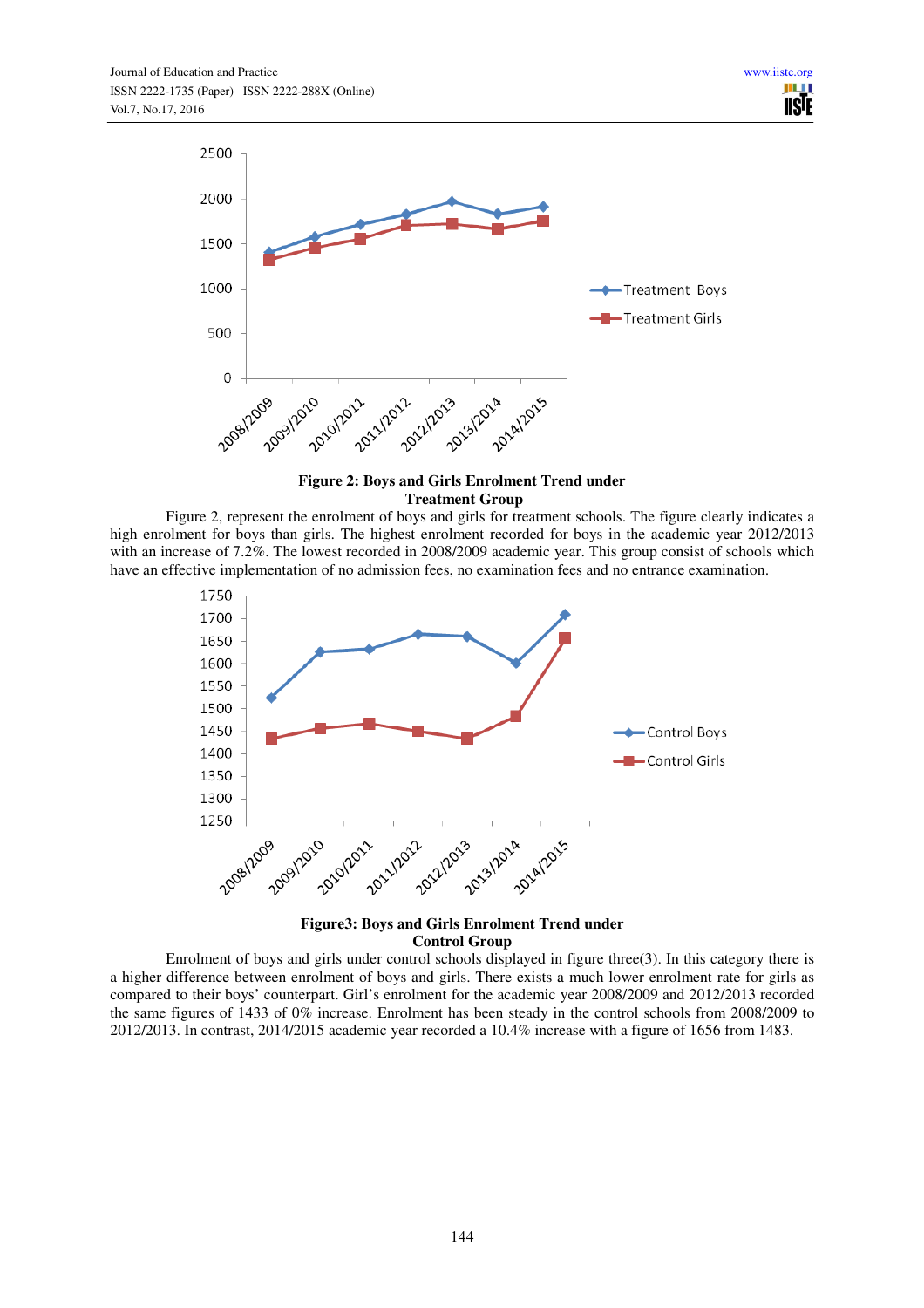#### **4.2. Findings on Retention:**



## **Figure 4: Treatment and Control Schools Retention Trend**

The rate at which children stay at school till the end of the academic year which is termed as retention was also recorded. From the graph, retention trend reflects that of the enrolment. But the figures show that not all children complete basic education. The study found out that 2008/2009 academic year saw a 1.6%, 2.4% rate of drop out for treatment and control schools respectively. It stayed at 1.6% in 2009/2010 and dropped to 1.3% in 2010/2011 for treatment schools. The rate went up to 1.8% in 2011/2012 and 2013/2014 academic year for treatment schools. It was the highest during the study for treatment schools. One of the lowest dropout rates for treatment schools of 1.3% was recorded in the 2014/2015 academic year. Control schools on the other hand had its dropout rate of 2.4% in 2008/2009. This was the highest under control schools. It stayed at 1.3%, 1.7%, 1.1% for 2009/2010, 2010/2011 and 2011/2012 respectively. The second highest of 2.0% was recorded in 2013/2014 academic year. The lowest dropout rate for control group of 0.7% was in 2013/2014 academic year.



## **Figure 5: Retention of Boys and Girls under Treatment Group**

The study reveals from figure 4 that 2008/2009 academic year recorded a 6.6% more of boys completed basic school in the Tamale Metropolis than girls. 7.2%, 8.3%, 9.3 was recorded for 2009/2010, 2014/2015 and 2010/2011 respectively. The higher rate of boys completing basic school than girls was recorded in 2012/2013 at a rate of 13%. School under the treatment group saw an increase in girl's retention rate. There was an increment of 9.7% from 2008/2009 to 2009/2010, 8.2% from 2010/2011 to 2011/2012 and 5.2 from 2013/2014 to 2014/2015. There was a negative retention rate of -3.2% recorded from 2012/2013 to 2013/2014 academic year.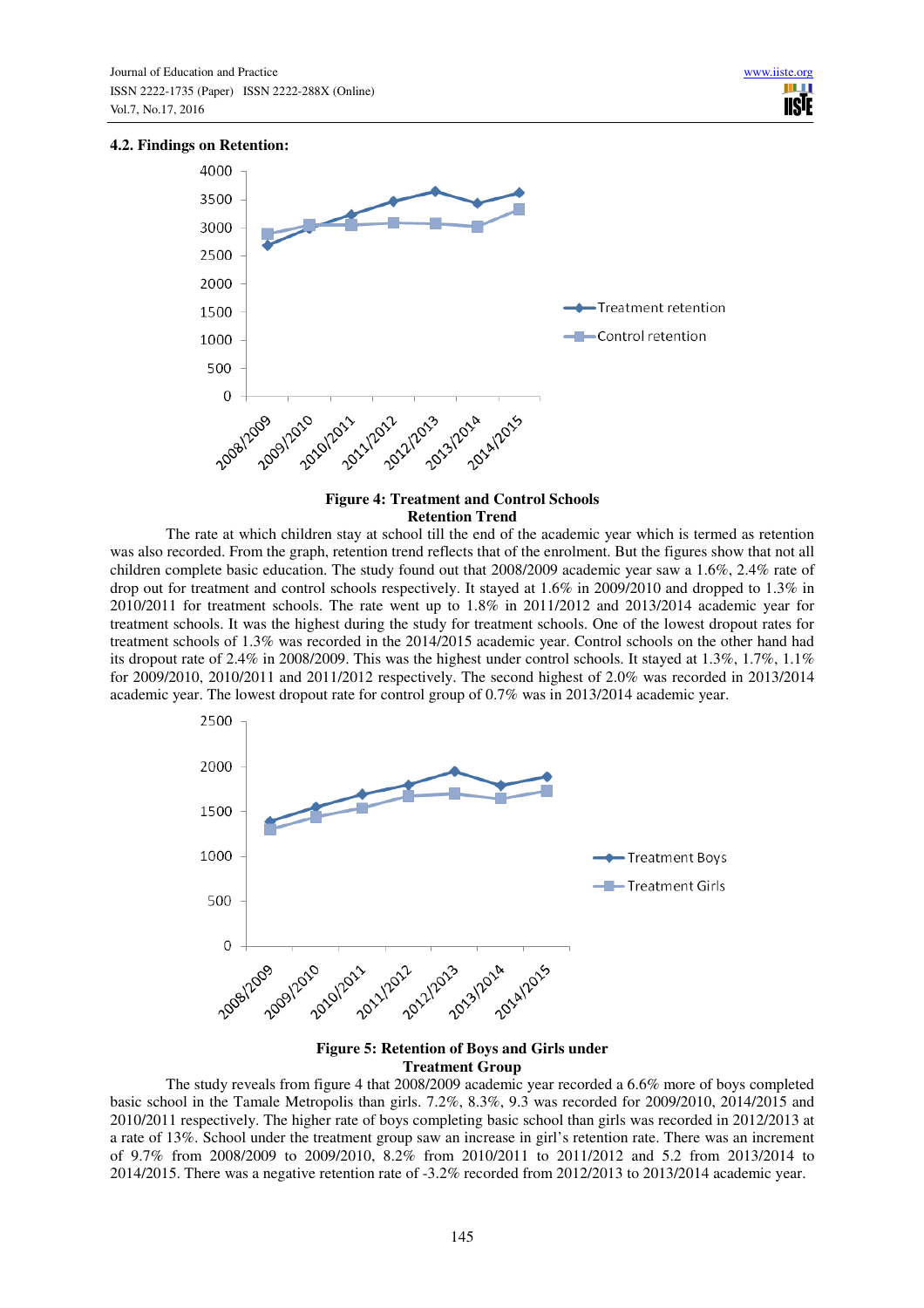

# **Figure 6: Boys and Girls Retention Trend under Control Group**

Figure 6, presents retention figures for boys and girls under control schools. Girl's retention rate from 2009/2010 to 2010/2011 recorded a 0% rate whilst from 2013/2014 to 2014/2015 academic year recorded a negative rate of -1.3%. There was an increase in retention rate for girls from 2013/2014 to 2014/2015 at 11.2%. Boys retention relative to the girls retention recorded 7.5%, 10.2%, 11.7% for the academic years 2013/2014, 2010/2011 and 2011/2012 respectively. The academic years 2012/2013 had a rate of 13.5% and 2014/2015 had 3%.

# **5. Discussion and Implications**

In 2008/2009 and 2009/2010, control schools had higher enrolment than treatment schools. Findings from the study clearly indicate that enrolment is on the increase. Treatment schools recorded higher enrolment than control schools starting from 2010/2011 academic year. The reason for the rise in enrolment of treatment schools was the strict adherence to the policy by eliminating the three variables under study. That is admission fees, examination fees and entrance examination fees. The study made the following observations:

- These three variables affected girls the most in terms of enrolment and retention. Schools which effectively implemented the policy by eliminating these three variables had high girl's enrolment and retention.
- The study found that parents were not ready to pay more for their girl's education. This resulted in the low girl's enrolment in control schools.
- Girls were found to be dropping out from school than boys. This was because of the preference of boy's education to girls.
- In treatment schools, the completion rates of girls were higher. This was attributed to the free education they receive.
- As enrolments begin to rise, infrastructure was found to be limited in many of the treatment schools.
- There was the issue of quality. As enrolment increased in treatment schools, student to teacher ratio was very low. In Manhalia Islamic school, the study found the ratio of teacher to student at 1:75. With the best of skills of a teacher, this ratio cannot be possible for effective teaching.

The study found an increase in enrolment and retention for girls from 2014/2015 academic year both for treatment and control schools. From the study, the inspectorate division of the ministry of education from that academic year step up their monitoring role. Many control schools could not openly charge those fees and to conduct their entrance examination. It was also revealing to find out that many schools take opportunity of the approved parent teacher association (PTA) dues to charge higher fees. These were mostly done in the schools classified as control schools. It was also noted that many schools who charge the examination fees do not conduct the examination after payment. Children who are able to pay are given instant admission dependent on their ability to pay their admission fees.

# **6. Conclusion and Recommendation**

Universal basic education policy has come to stay and is being considered as a social safety net for poor families. The universal basic education policy aims at increasing access to uplift the plight of the poor in the area of education. It is evident from the literature that educating the poor will in the long run enhance the development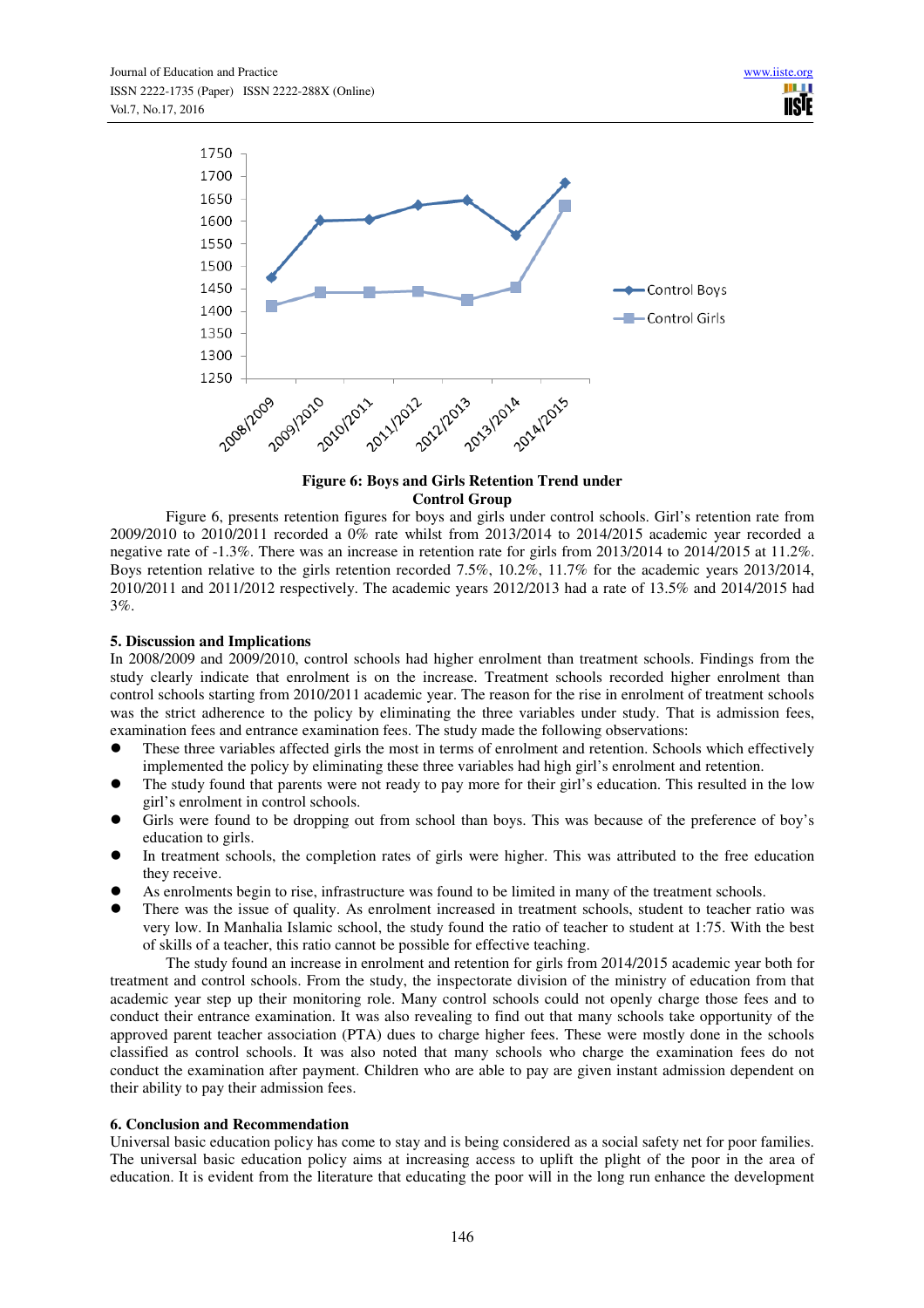**TISIE** 

of the country's human resource and promote economy growth.

The study therefore came out with the following suggestions to help shape basic education policy direction of the country. To better achieve the objective of the millennium development goal of increase access to basic education, the study therefore suggests the following:

- The educational authorities should step up their monitoring role to these control schools to curtail the charging of illegal fees.
- There should be an incentive for the girl child to motivate parents to send their girls to school. These girls can be given a daily stipend only when they attend school. The girl child provides labor at home and the stipend provided will supplement for the lost labor.
- The government should also implement the compulsory aspect of the law on basic education. Punishments should be handed down to parents who do not send their girl child to school.
- An oversight committee can be form to oversee the activities of parents during the time of schooling. This committee can be made to monitor households on school days to ensure all girls of school going age are sent to school.
- The Tamale Metropolitan education directorate should establish more public girls' schools to attract more girls. The study revealed that there is only one public girls' junior high school which is one of the best in the region. There is no public girls' senior high school in the Tamale Metropolis. To encourage parents who do not have faith in mixed systems: where boys and girls attend the same school, the authorities should put in place these girls schools to assure these parents to send their girl child to school.
- The educational authorities should institute awards for best performing schools in the metropolis at the end of every academic year. This will create competition among the various schools in the metropolis. To enhance performance in the basic schools, a competition should be created among these schools. This will motivate teachers as well as students.
- Teachers should also be place on performance contract. This will motivates teachers to give out their best in order to achieve more at the end of the year. Some teachers are found to be regularly absent from school. The reason being that their salary is not dependent on their presence or output in the school. Many who do not come to school get their friends to write their names on the attendance register. Placing teachers on performance contract will make teachers give out their best and to justify the salary they take.
- Facilities at the various schools should be improved. In a visit to one treatment school it was found out that the classes where so crowded that the teacher had no space to stand in order to deliver his lesson. For this reason, more infrastructures are needed to cater for the growing number of children in basic schools. The provision of these facilities should not be just for the purpose of number but the quality should be considered.

Due to enhanced awareness of the benefits of education, many parents see the need to send their children to school. It is therefore the responsibility of authorities concern to provide the needed infrastructure and the human resource to man these facilities. The study concludes that universal basic education policy implemented in Ghana in 2005 brought a tremendous change to the issue of access to the poor. The study concludes that girl's enrolment and retention is largely determined by the universal basic education policy. It is therefore necessary for the provision of better facilities to meet the demand of increasing enrolment and retention. The policy will bridge the enrolment gap between boys and girls if effectively implemented and monitored.

## **Acknowledgement**

I will like to acknowledge the support and motivation of my supervisor, Professor Song Wei. He is a mentor and a father. Special thanks also go to the Chinese Scholarship Council (CSC) for the scholarship awarded me to pursue my PhD at the University of Science and Technology of China.

#### **References**

- Afful-broni, A. & Sekyi, F., 2014. Ensuring Sustainable Development in Africa through Education : A Ghanaian Case Study of Tackling Truancy. *Open Journal of Social Sciences*, (April), pp.317–325.
- Akyeampong, K., 2009. Revisiting Free Compulsory Universal Basic Education (FCUBE) in Ghana. *Comparative Education*, 45(2), p.175.
- Britain, G. & West, C., 1992. Universals Basic Education : An Overall strategy of investment Priorities for Economic Growth. *Economics of Education Review*, 11(2), pp.137–151.
- Bundy, D. et al., 2011. On the transition to sustainability: An analysis of the costs of school feeding compared with the costs of primary education. *Food and Nutrition Bulletin*, 32(3), pp.201–205.
- Constitution, G., 1992. Constitution of the fourth Republic of Ghana (promulgation) law, 1992. , pp.1–179.
- Deininger, K., 2003. Does cost of schooling affect enrollment by the poor? Universal primary education in Uganda. *Economics of Education Review*, 22(3), pp.291–305.